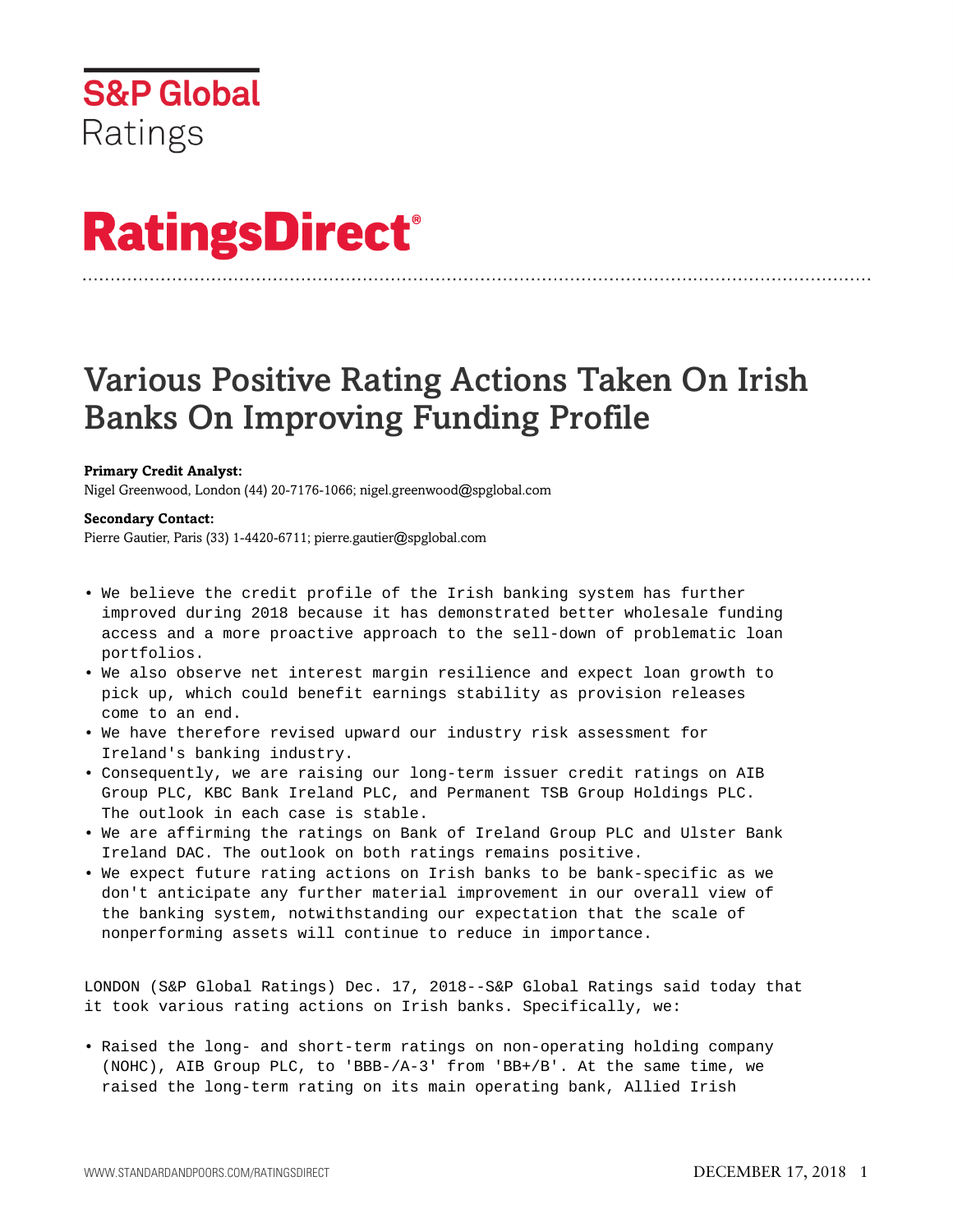Banks PLC, to 'BBB+' from 'BBB' and affirmed the 'A-2' short-term rating. Furthermore, we raised the ratings on its U.K. subsidiary, AIB Group (UK) PLC, to 'BBB/A-2' from 'BBB-/A-3'. The outlook is stable.

- Raised the ratings on KBC Bank Ireland PLC to 'BBB/A-2' from 'BBB-/A-3'. The outlook is stable.
- Raised the long-term rating on NOHC, Permanent TSB Group Holdings PLC, to 'BB-' from 'B+' and affirmed the short-term 'B' rating. At the same time, we raised the long-term rating on its main operating bank, Permanent TSB PLC, to 'BB+' from 'BB' and affirmed the short-term 'B' rating. The outlook is stable.
- Affirmed the ratings on NOHC, Bank of Ireland Group PLC (BOIG) at 'BBB-/A-3'. In addition, we affirmed the ratings on its main operating bank, Bank of Ireland, at 'BBB+/A-2'. The outlook on both entities remains positive.
- Affirmed the 'BBB+/A-2' ratings on Ulster Bank Ireland DAC. The outlook remains positive.

#### RATIONALE

Our improved view of the Irish banking system principally reflects its improved funding profile. During 2018, we have observed better access to wholesale funding, which builds upon its inherent deposit-led funding profile. Moreover, the more proactive approach to the sell-down of problematic loan portfolios leads us to believe that funding access won't falter. Notwithstanding this updated view, we are not overly optimistic on the future prospects for the Irish banking system. We note the potential for economic imbalances if the brisk rate of house price inflation persists, especially if it becomes credit-fuelled. We are also mindful of the potential risks to Ireland from its close trading partner, the U.K., leaving the EU.

Our improved view of Ireland's systemwide funding profile reflects our expectation that our measure of systemwide core deposits (including 100% of retail deposits and 50% of corporate deposits) will cover around 80% of systemwide domestic loans at end-2018. This metric now compares well with peers. We note the dramatic improvement in this metric from 41% at end-2011, primarily relating to the major reduction in loan balances by banks and the recovery from a low base in the confidence in Irish banks by corporate depositors. We now expect Irish loan books to expand in 2019 and assume that deposit growth will broadly keep pace. As a result, we expect this metric will consistently remain above our 75% threshold for our current funding assessment.

Allayed to the stable and granular deposit funding profile, we have observed regular access to wholesale funding markets. In particular, the two largest banks have issued NOHC senior unsecured instruments as part of their progress to build their minimum requirement for own funds and eligible liabilities (MREL). Indicative of the progress made, during 2018, we have incorporated one notch for additional loss-absorbing capacity (ALAC) into the long-term ratings on the main operating banks of AIB Group PLC and Bank of Ireland Group PLC. Given that all Irish banks have reduced their regulatory nonperforming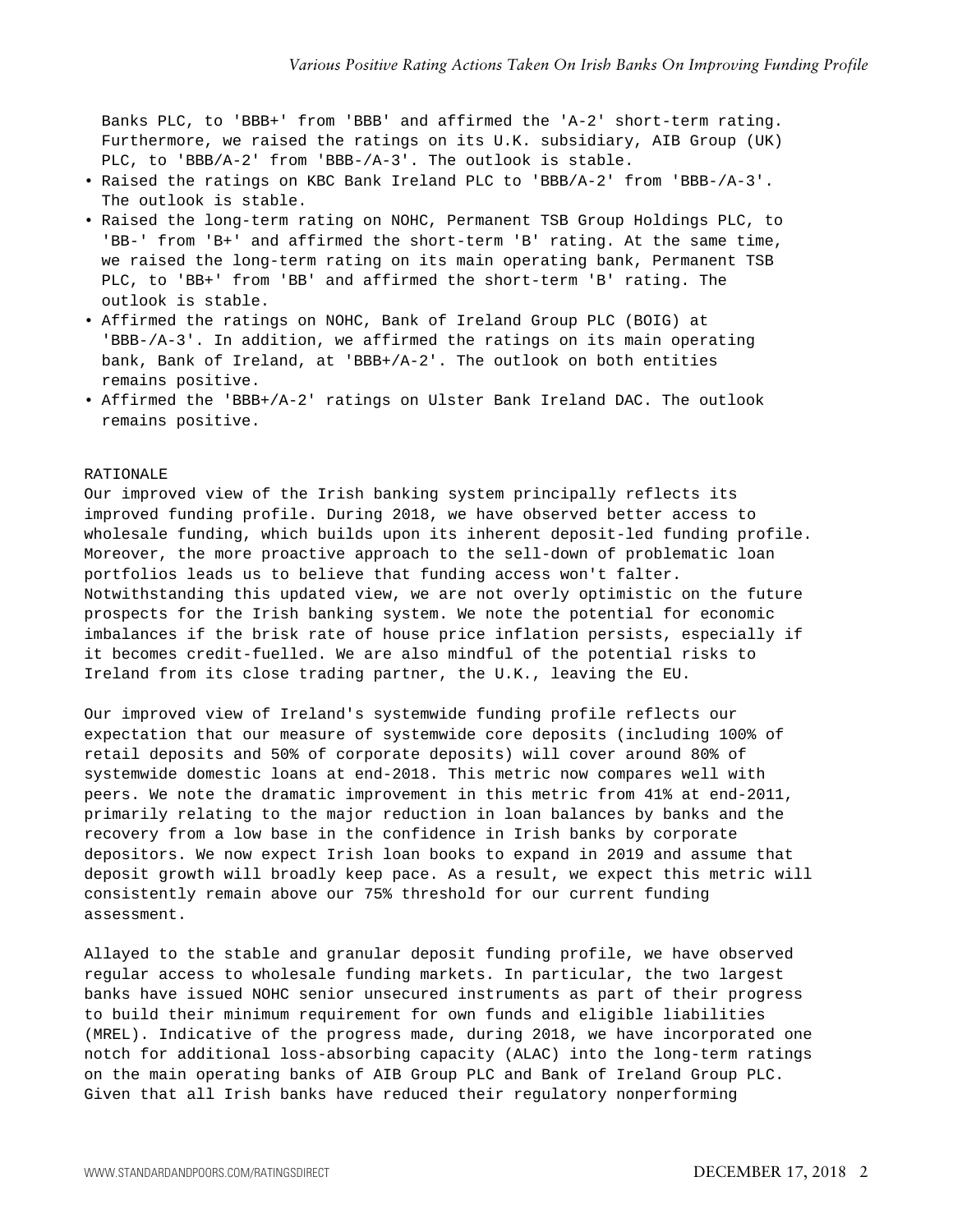exposures (NPEs), we assume that this will encourage investors to maintain wholesale funding access for Irish banks in general.

The stock of NPEs remains large, but is gradually reducing in importance and visibility in our analysis. Based upon announced NPE portfolio sales year-to-date, we assume that the systemwide NPE ratio will be around 9%-10% by end-2018, down from around 14% reported at end-2017. We think this estimate will give Ireland a lower NPE ratio than Italy and Portugal, but higher than Spain, among peer eurozone markets that have been struggling with NPEs. This measure is important in that the European Central Bank is strongly encouraging Irish banks to reduce their NPE ratios toward the eurozone norm of around 5% by end-2019.

Provision releases continue to support Irish bank earnings. Over the four years to 2017, combined domestic lending provision releases have totaled over €3 billion for the five main banks, or about 45 basis points of average domestic loans per year. This trend has broadly continued into 2018, though we think the scope for further provision releases has likely ended. On a pre-provision basis, earnings have been supported by relatively robust net interest margins. Funding costs have reduced but, in addition, asset spreads on new mortgage lending and other lending is higher than the eurozone average. In the long term, we don't see this pricing differential as sustainable, but in the meantime there is no demonstrable evidence of increased competition either from within the industry or from new entrants. In 2019, we expect banks to switch their risk appetite to loan growth mode while continuing to make efforts to improve their operational efficiency and digital capability.

Ireland's housing market, which gathered pace in 2017, has remained robust in 2018. Encouragingly, the rate of annual house price growth has cooled from a double-digit rate of growth to a current reported figure of 8.4%. We think this is partly due to the impact of regulatory macro-prudential rules. Even so, our calculation of the four-year average change in prices through 2018 is over 8%, or higher still if we base this on a more forward looking four-year average through to 2020; we assume nominal growth of 8% in 2019 and 7% in 2020. On this measure, Ireland ranks meaningfully higher than most similar ranked countries. This potential economic imbalance could be a concern if it becomes credit-fuelled, which is possible given the stated aim of several of the banks to target loan growth. We understand that they need to boost net interest income in order to achieve their return targets following their diminished balance sheet size.

In light of the above, we have revised our industry risk score for the Irish banking sector to '4' from '5' (on a scale of 1-10, with 1 being the lowest risk). This score has gradually improved from '7' when we first applied our Banking Industry Country Risk Assessment (BICRA) criteria in November 2011 (and that score already factored in some expectation of improvement after Ireland's 2008-2011 banking crisis. At that time, the economic risk score assigned was also '7').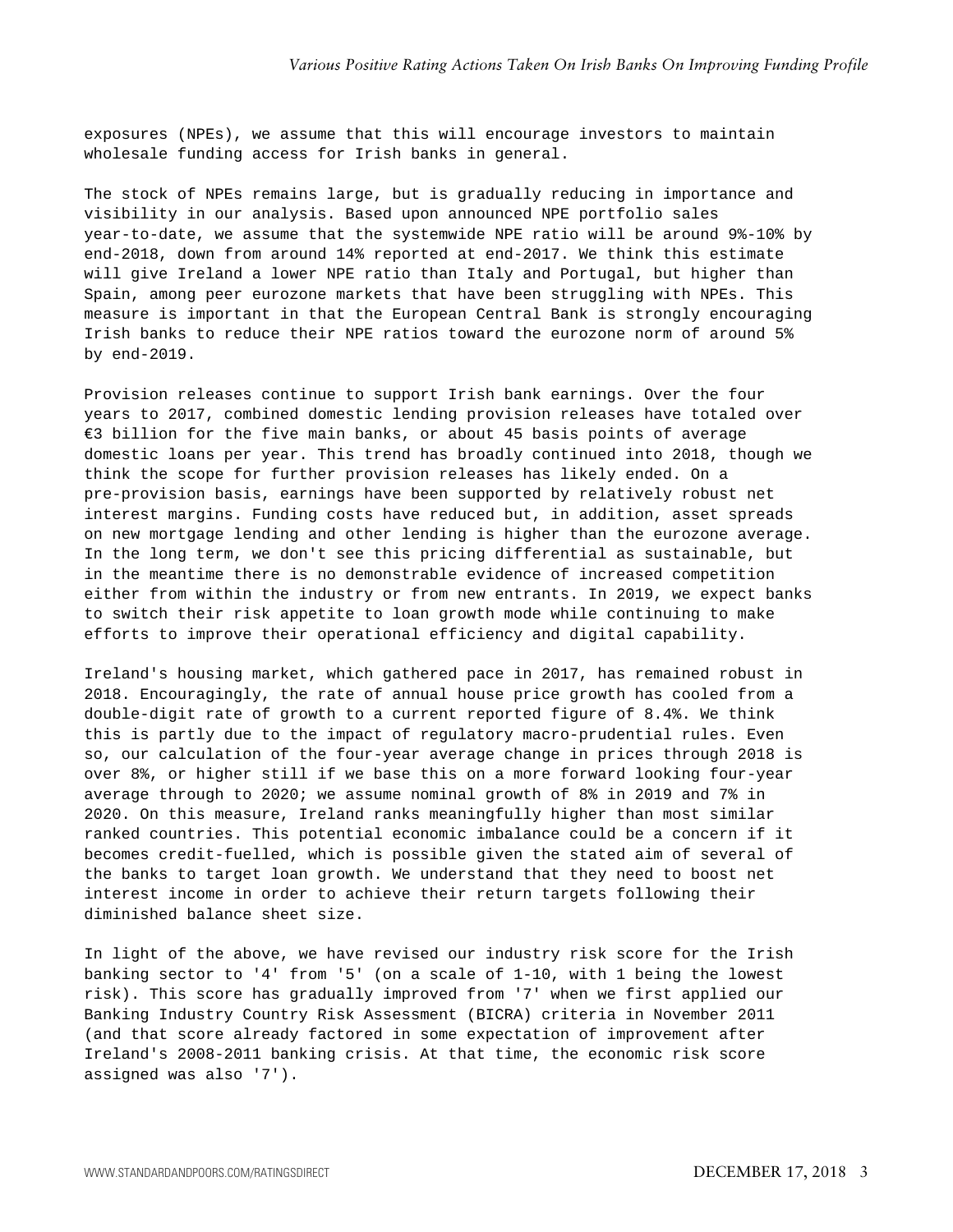As such, we now classify Ireland as being in group 4, rather than group 5, under our BICRA assessment. Our economic risk assessment remains unchanged at '5'. As a result, we have revised upward our anchor, the starting point for assigning an issuer credit rating, for banks operating primarily in Ireland to 'bbb' from 'bbb-'. In the context of the EU-27, 12 EU markets currently have an anchor of either 'a-', 'bbb+', or 'bbb'. Thus, we now rank Ireland's banking system roughly in the middle of the EU market.

We are unlikely to revise upward the anchor any further, even if NPEs continue to reduce, as we assume. We note that there has been no alteration in government ownership stakes of a large part of the banking system over the past 18 months. We assume that these long-standing stakes will only be reduced to zero during the 2020s, which indicates the difficulties that banks may face to substantially increase returns once provision releases recede.

We have incorporated these revised assumptions into our ratings on five rated Irish banks, as explained further below. The ratings on Barclays Bank Ireland PLC (A/Stable/A-1), a core subsidiary of Barclays PLC under our group rating methodology, are unaffected by this review.

#### AIB GROUP PLC (AIB)

We have revised upward AIB's unsupported group credit profile (UGCP) to 'bbb' from 'bbb-' by reflecting the improved anchor in its ratings construct. The NOHC is rated one notch below the UGCP as we view the claims of the creditors of NOHCs to be structurally subordinated to those of operating company creditors. We rate Allied Irish Banks PLC one notch higher than the UGCP, reflecting ALAC support. Finally, we have raised the ratings on its U.K. subsidiary, AIB Group (UK) PLC, which we deem to be strategically important to the group, as we cap the ratings at one notch below Allied Irish Banks PLC.

The stable outlook reflects our expectation that AIB will continue to proactively reduce its NPEs and maintain its domestic market position over the two-year outlook horizon. We also assume that the forthcoming change in the senior leadership team will not lead to a material shift in strategy or risk appetite.

We could raise the ratings if AIB improves its returns from both its domestic and international operations, while maintaining its risk appetite. Less likely, we could also raise the ratings if AIB reduces NPEs to be in line with higher rated peers, while maintaining its current capital strength.

We are unlikely to lower the ratings at this time, but this could arise from a more aggressive capital policy than we assume, or a re-emergence of asset quality weaknesses.

Finally, we could also raise the ratings on Allied Irish Banks PLC if the group makes more substantial progress than expected in terms of MREL issuance. This would enable us to raise the ratings if its ALAC buffer exceeds our 8% threshold for two-notches of ALAC support within the long-term rating, and we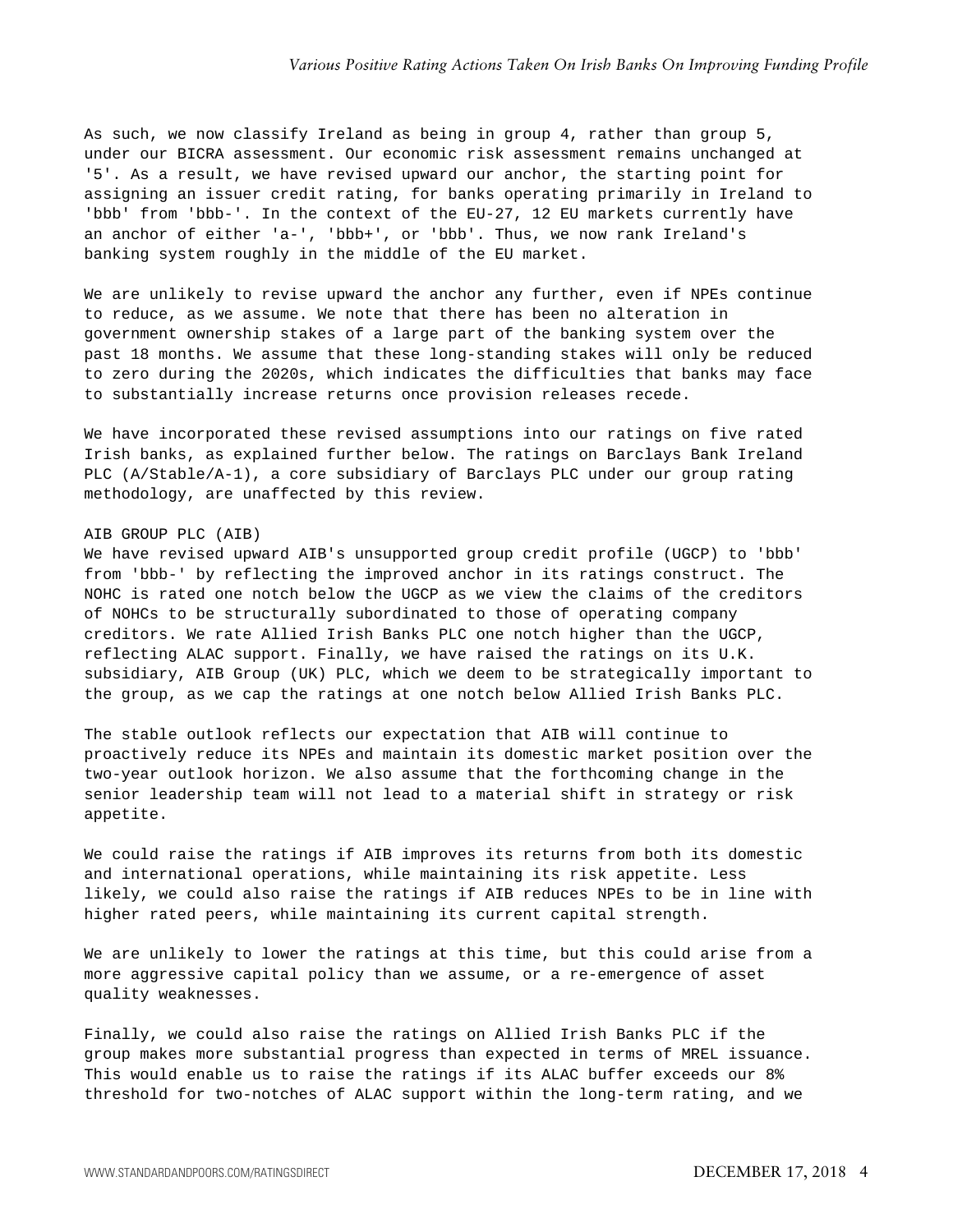expect this to remain the case. Greater clarity on the group's future capital policy may also inform this analysis.

#### BANK OF IRELAND GROUP PLC (BOIG)

BOIG's UGCP is unchanged at 'bbb', notwithstanding the improvement in its anchor. This is because we don't believe that its greater geographic diversity relative to Irish peers sufficiently adds to the improved Irish industry risk assessment. We rate the NOHC one notch below the UGCP. Bank of Ireland, the main operating bank, is rated one notch higher than the UGCP reflecting ALAC support.

The positive outlook on BOIG reflects its superior asset quality track record relative to domestic peers, which we believe gives it the potential to be aligned with higher rated international peers over our two-year outlook time horizon.

We could raise the ratings if asset quality metrics across the group significantly improve, while at the same time capitalization remains a ratings strength and internal capital generation improves.

We could revise the outlook back to stable if the group makes slower progress than we assume, or if a severe adverse economic scenario emerges in the U.K., possibly linked to a disorderly outcome to Brexit.

Finally, we could also raise the ratings on Bank of Ireland if the group makes more substantial progress than expected in terms of MREL issuance. This would enable us to raise the ratings if its ALAC buffer exceeds our 8% threshold for two-notches of ALAC support within the long-term rating, and we expect this to remain the case.

# KBC BANK IRELAND PLC (KBCI)

We have raised the ratings by removing the one-notch negative adjustment, as we believe that KBCI is improving its financial profile. KBCI's stand-alone credit profile (SACP) is unchanged despite the upward revision of its anchor, as we believe that its transition into a full-service retail bank with a strong digital focus remains unproven.

The stable outlook over our two-year outlook horizon balances KBCI's improving financial profile with its yet-to-be proven ability to generate stronger and predictable statutory earnings, as it further implements its digital strategy.

We could raise the rating if we considered that KBCI had become more important to its parent, proving to be a stronger and more material contributor to group earnings, and if we saw the development of profitable bancassurance operations that were more reflective of KBC's Group overall business model. This could lead us to revise upward our group status assessment. We could also raise the ratings if KBCI's own stand-alone credit characteristics improve as a result of further significant reduction in NPEs.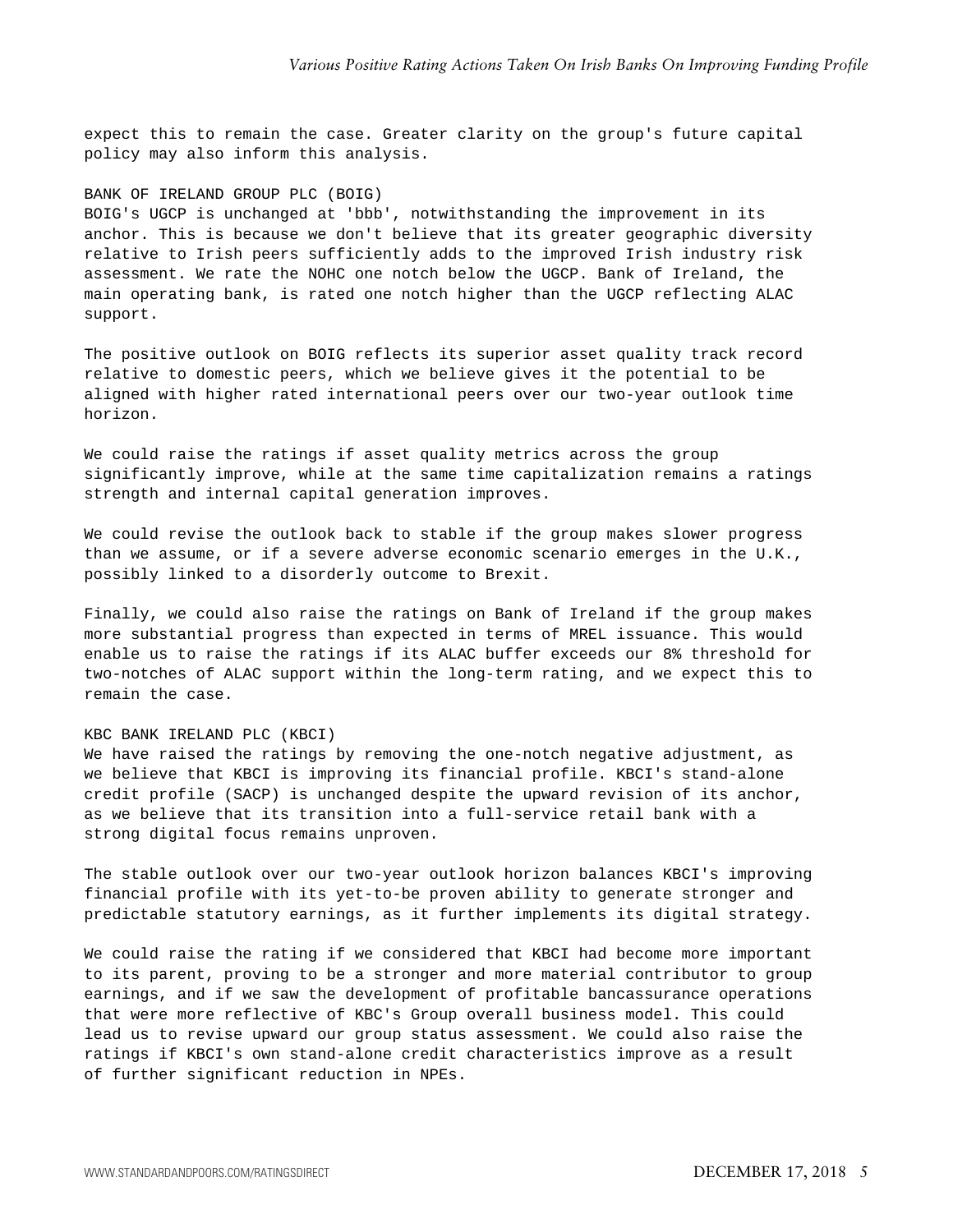We could lower the ratings if we observed difficulties in KBCI translating its digital banking efforts into earnings that could be acceptable to its parent.

#### PERMANENT TSB GROUP HOLDINGS PLC (PTSB)

We have revised upward PTSB's UGCP to 'bb+' from 'bb'. The NOHC is rated two notches below the UGCP because the group credit profile is non-investment grade. We rate the main operating bank, Permanent TSB PLC, at the same level as the UGCP as we do not incorporate any notches for ALAC support.

The stable outlook over our 12-month outlook horizon balances the notable reductions that we have observed in PTSB's NPE ratio, with its reduced scale and yet-to-be proven ability to demonstrate better pre-provision earnings.

We could raise the ratings if PTSB is able to demonstrate better conversion of its retail banking strengths into earnings generation. We note that an upward revision of the UGCP would likely lead us to raise the long-term issuer credit rating on the NOHC by two notches, as we only apply a one-notch differential for a NOHC rating from an investment-grade group credit profile.

We could lower the ratings if we see evidence that the recovery in PTSB's asset quality is reversing, or its business growth ambitions falter.

Finally, we could raise the ratings on the main operating bank, Permanent TSB PLC, if we observe material progress in MREL issuance, which is currently unproven. This could lead us to believe that our ALAC measure will be above our 5% threshold for one-notch of ALAC support. Greater clarity on the group's future capital policy may also inform this analysis.

## ULSTER BANK IRELAND DAC (UBI)

We have revised upward UBI's SACP to 'bbb-' from 'bb+' by reflecting the improved anchor in its ratings construct. The ratings now incorporate two notches of group support from its ultimate parent, The Royal Bank of Scotland Group plc (RBSG), rather than the previous three. This is because we view UBI as a highly strategic subsidiary of RBSG, and we cap the ratings at one notch below core entities such as National Westminster Bank Plc.

The positive outlook on UBI mirrors that on RBSG. We could upgrade both RBSG and UBI within our 18-24 month outlook horizon if RBSG's credit risk profile further improves toward the average observed among U.K. peers. We could also consider an upgrade if we were to reclassify UBI as a core subsidiary of the group. This is not a likely scenario in the next two years but could happen if UBI's operating performance and credit risk metrics improve, converging toward those of the wider group.

We would revise our outlook on UBI to stable if we saw ratings pressure on RBSG, which could occur if it looks unlikely to maintain consistent statutory profitability. Downward pressure could also build if we observed UBI becoming less integral to RBSG's strategy, with the probability of extraordinary parental support weakening as a result. This could happen if, for example, UBI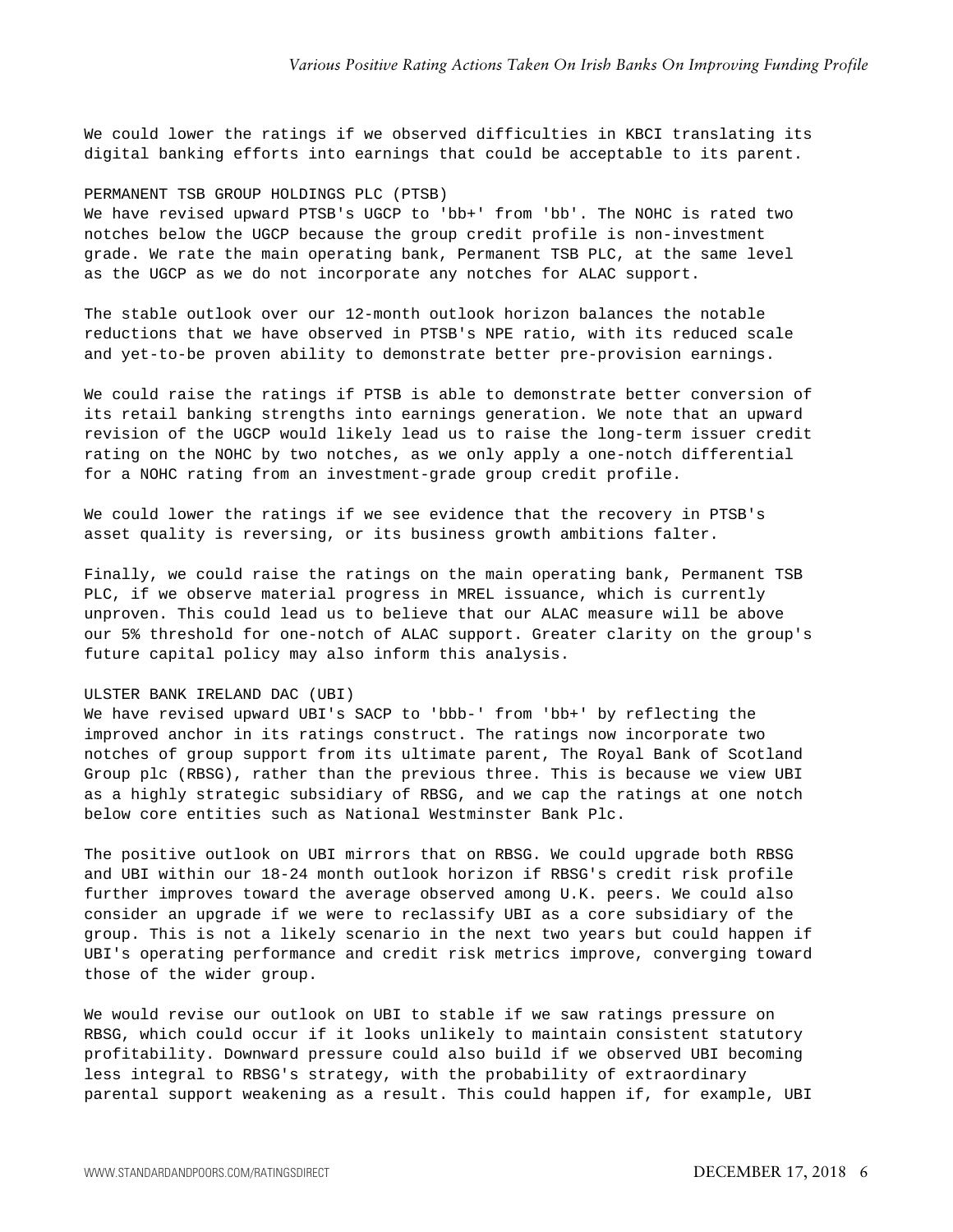proves unable to complete the turnaround its business model and sustainably improve profitability.

BICRA SCORE SNAPSHOT\* Ireland

|                            | To                                  | From              |
|----------------------------|-------------------------------------|-------------------|
| BICRA Group                | 4                                   | 5                 |
| Economic risk              | 5                                   | 5                 |
| Economic resilience        | Low risk                            | Low risk          |
| Economic imbalances        | High risk                           | Intermediate risk |
| Credit risk in the economy | High risk                           | Very high risk    |
|                            |                                     |                   |
| Industry risk              | 4                                   | 5                 |
| Institutional framework    | Intermediate risk                   | Intermediate risk |
| Competitive dynamics       | Intermediate risk Intermediate risk |                   |
| Systemwide funding         | Intermediate risk                   | High risk         |
|                            |                                     |                   |
| Trends                     |                                     |                   |
| Economic risk trend        | Stable                              | Stable            |
| Industry risk trend        | Stable                              | Positive          |

\*Banking Industry Country Risk Assessment (BICRA) economic risk and industry risk scores are on a scale from 1 (lowest risk) to 10 (highest risk). For more details on our BICRA scores on banking industries across the globe, please see "Banking Industry Country Risk Assessment Update" published monthly on RatingsDirect.

RATINGS SCORE SNAPSHOTS

AIB Group PLC

|                      | Tо                 | From               |
|----------------------|--------------------|--------------------|
| Issuer Credit Rating | BBB-/Stable/A-3    | BB+/Positive/B     |
| UGCP                 | bbb                | -ddd               |
| Anchor               | bbb                | bbb-               |
| Business Position    | Adequate (0)       | Adequate $(0)$     |
| Capital and Earnings | $Strong (+1)$      | $Strong (+1)$      |
| Risk Position        | Moderate $(-1)$    | Moderate $(-1)$    |
| Funding              | Average            | Average            |
| and Liquidity        | and Adequate $(0)$ | and Adequate $(0)$ |
| Support              | $(+1)$             | $(+1)$             |
| ALAC Support         | $(+1)$             | $(+1)$             |
| Additional Factors   | (0)                | (0)                |
|                      |                    |                    |
|                      |                    |                    |

Bank of Ireland Group PLC

To From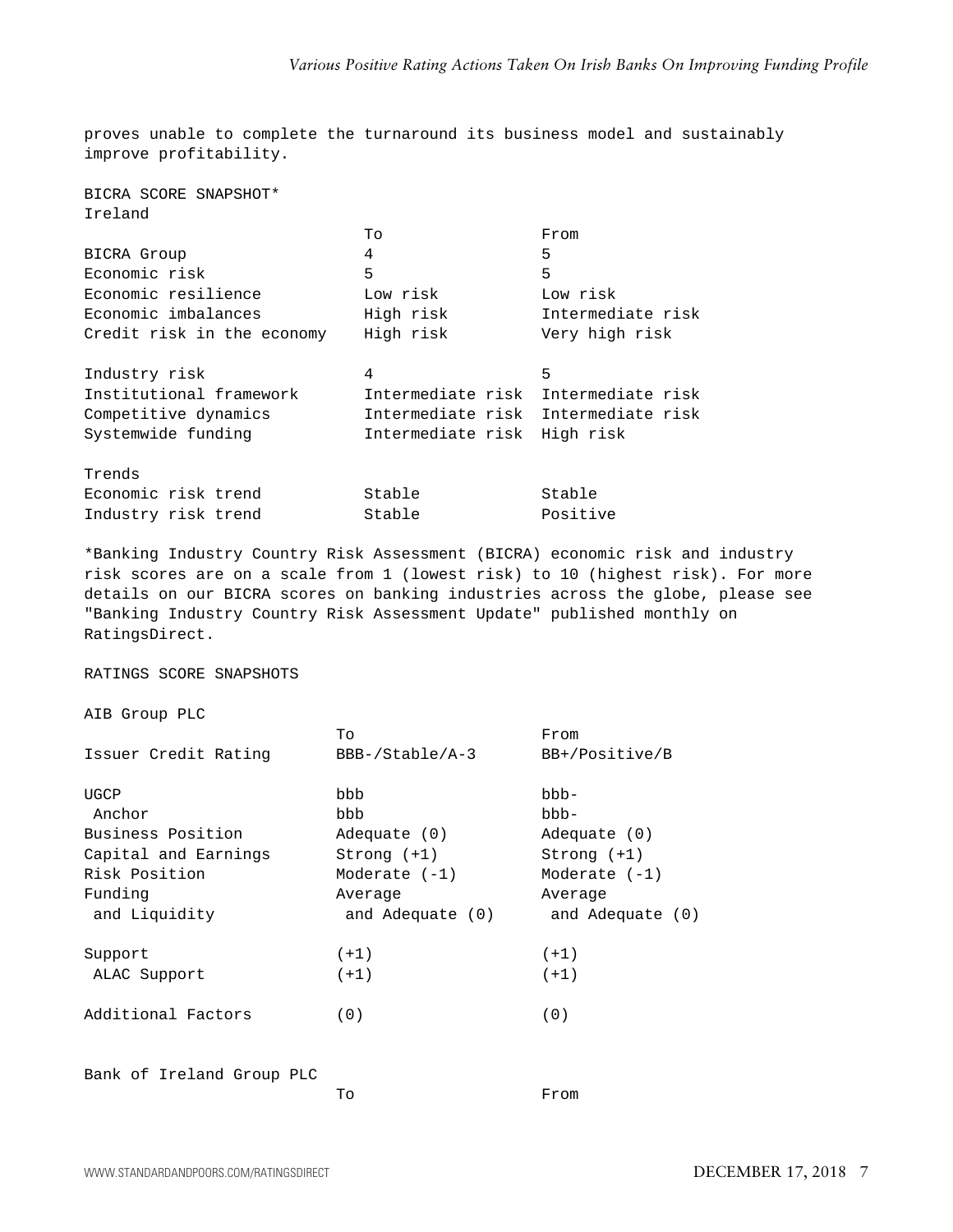| Issuer Credit Rating             | $BBB-/Positive/A-3$ | BBB-/Positive/A-3   |
|----------------------------------|---------------------|---------------------|
| UGCP                             | bbb                 | bbb                 |
| Anchor                           | bbb                 | bbb-                |
| Business Position                | Adequate (0)        | Strong (+1)         |
| Capital and Earnings             | Strong (+1)         | Strong $(+1)$       |
| Risk Position                    | Moderate $(-1)$     | Moderate $(-1)$     |
| Funding                          | Average             | Average             |
| and Liquidity                    | and Adequate (0)    | and Adequate (0)    |
| Support                          | $(+1)$              | $(+1)$              |
| ALAC Support                     | $(+1)$              | $(+1)$              |
| Additional Factors               | (0)                 | (0)                 |
| KBC Bank Ireland PLC             |                     |                     |
|                                  | To                  | From                |
| Issuer Credit Rating             | BBB/Stable/A-2      | $BBB-/Positive/A-3$ |
| SACP                             | bb                  | bb                  |
| Anchor                           | bbb                 | bbb-                |
| Business Position                | Weak $(-2)$         | Moderate $(-1)$     |
| Capital and Earnings             | Strong (+1)         | Strong (+1)         |
| Risk Position                    | Weak $(-2)$         | Weak $(-2)$         |
| Funding                          | Average             | Average             |
| and Liquidity                    | and Adequate (0)    | and Adequate (0)    |
| Support                          | $(+3)$              | $(+3)$              |
| Group Support                    | $(+3)$              | $(+3)$              |
| Additional Factors               | (0)                 | $(-1)$              |
| Permanent TSB Group Holdings PLC |                     |                     |
|                                  | Tо                  | From                |
| Issuer Credit Rating             | BB-/Stable/B        | B+/Positive/B       |
| UGCP                             | bb+                 | bb                  |
| Anchor                           | bbb                 | bbb-                |
| Business Position                | Weak $(-2)$         | Moderate $(-1)$     |
| Capital and Earnings             | Strong (+1)         | Strong (+1)         |
| Risk Position                    | Moderate $(-1)$     | Weak $(-2)$         |
| Funding                          | Average             | Average             |
| and Liquidity                    | and Adequate (0)    | and Adequate (0)    |
| Support                          | (0)                 | (0)                 |
| Group Support                    | (0)                 | (0)                 |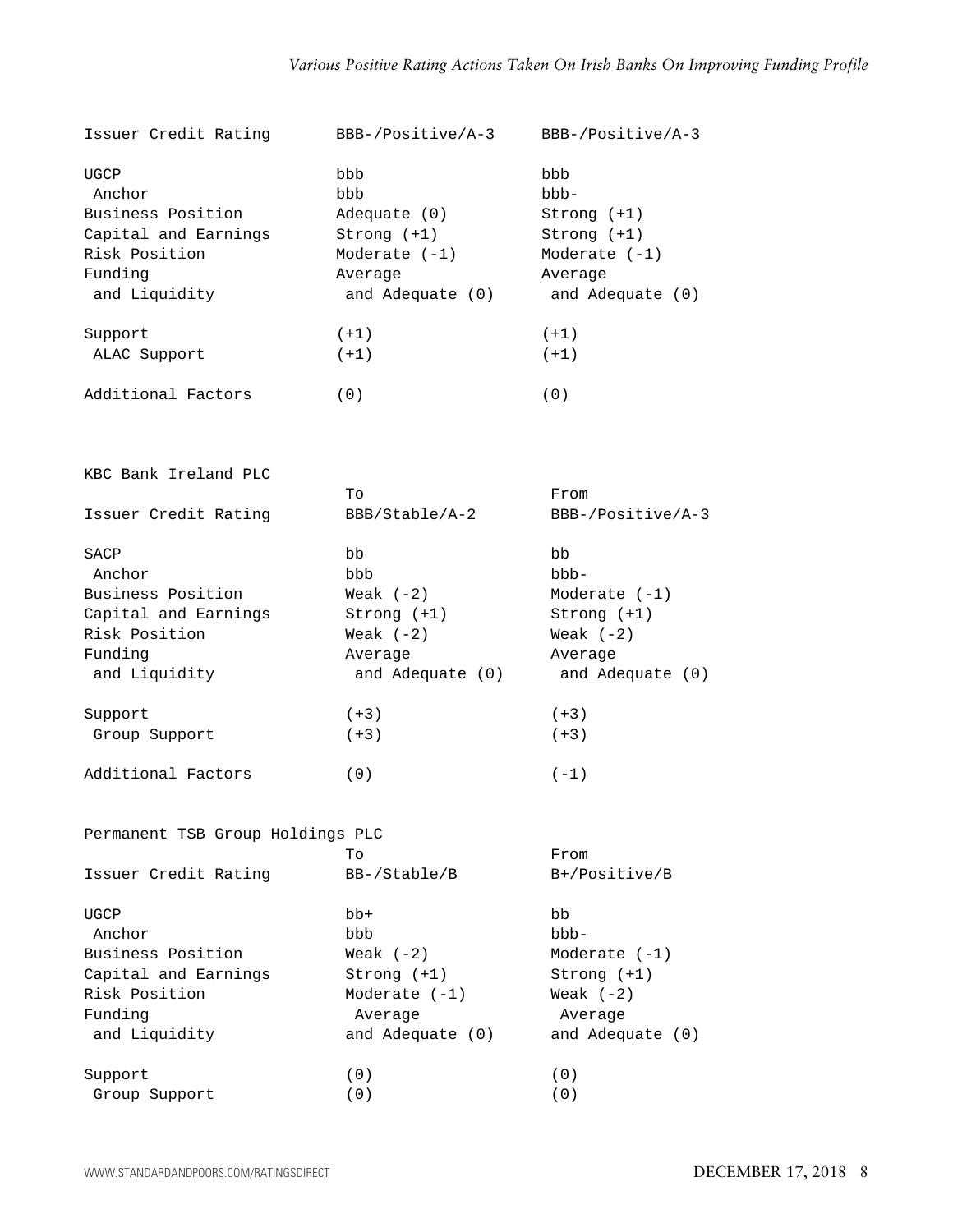| Additional Factors      | (0)                 | (0)                 |
|-------------------------|---------------------|---------------------|
|                         |                     |                     |
| Ulster Bank Ireland DAC |                     |                     |
|                         | To                  | From                |
| Issuer Credit Rating    | $BBB+/Positive/A-2$ | $BBB+/Positive/A-2$ |
| SACP                    | bbb-                | bb+                 |
| Anchor                  | bbb                 | -ddd                |
| Business Position       | Moderate $(-1)$     | Moderate $(-1)$     |
| Capital and Earnings    | Very Strong (+2)    | Very Strong (+2)    |
| Risk Position           | Weak $(-2)$         | Weak $(-2)$         |
| Funding                 | Average             | Average             |
| and Liquidity           | and Adequate (0)    | and adequate (0)    |
| Support                 | $(+2)$              | $(+3)$              |
| Group Support           | $(+2)$              | $(+3)$              |
| Additional Factors      | (0)                 | (0)                 |

# RELATED CRITERIA

- Criteria Financial Institutions General: Methodology For Assigning Financial Institution Resolution Counterparty Ratings, April 19, 2018
- Criteria Financial Institutions General: Risk-Adjusted Capital Framework Methodology, July 20, 2017
- General Criteria: Methodology For Linking Long-Term And Short-Term Ratings , April 7, 2017
- General Criteria: Guarantee Criteria, Oct. 21, 2016
- Criteria Financial Institutions Banks: Bank Rating Methodology And Assumptions: Additional Loss-Absorbing Capacity, April 27, 2015
- Criteria Financial Institutions Banks: Bank Hybrid Capital And Nondeferrable Subordinated Debt Methodology And Assumptions, Jan. 29, 2015
- General Criteria: Group Rating Methodology, Nov. 19, 2013
- General Criteria: Methodology: Use Of 'C' And 'D' Issue Credit Ratings For Hybrid Capital And Payment-In-Kind Instruments, Oct. 24, 2013
- Criteria Financial Institutions Banks: Quantitative Metrics For Rating Banks Globally: Methodology And Assumptions, July 17, 2013
- Criteria Financial Institutions Banks: Banking Industry Country Risk Assessment Methodology And Assumptions, Nov. 9, 2011
- Criteria Financial Institutions Banks: Banks: Rating Methodology And Assumptions, Nov. 9, 2011
- General Criteria: Use Of CreditWatch And Outlooks, Sept. 14, 2009
- Criteria Financial Institutions Banks: Commercial Paper I: Banks,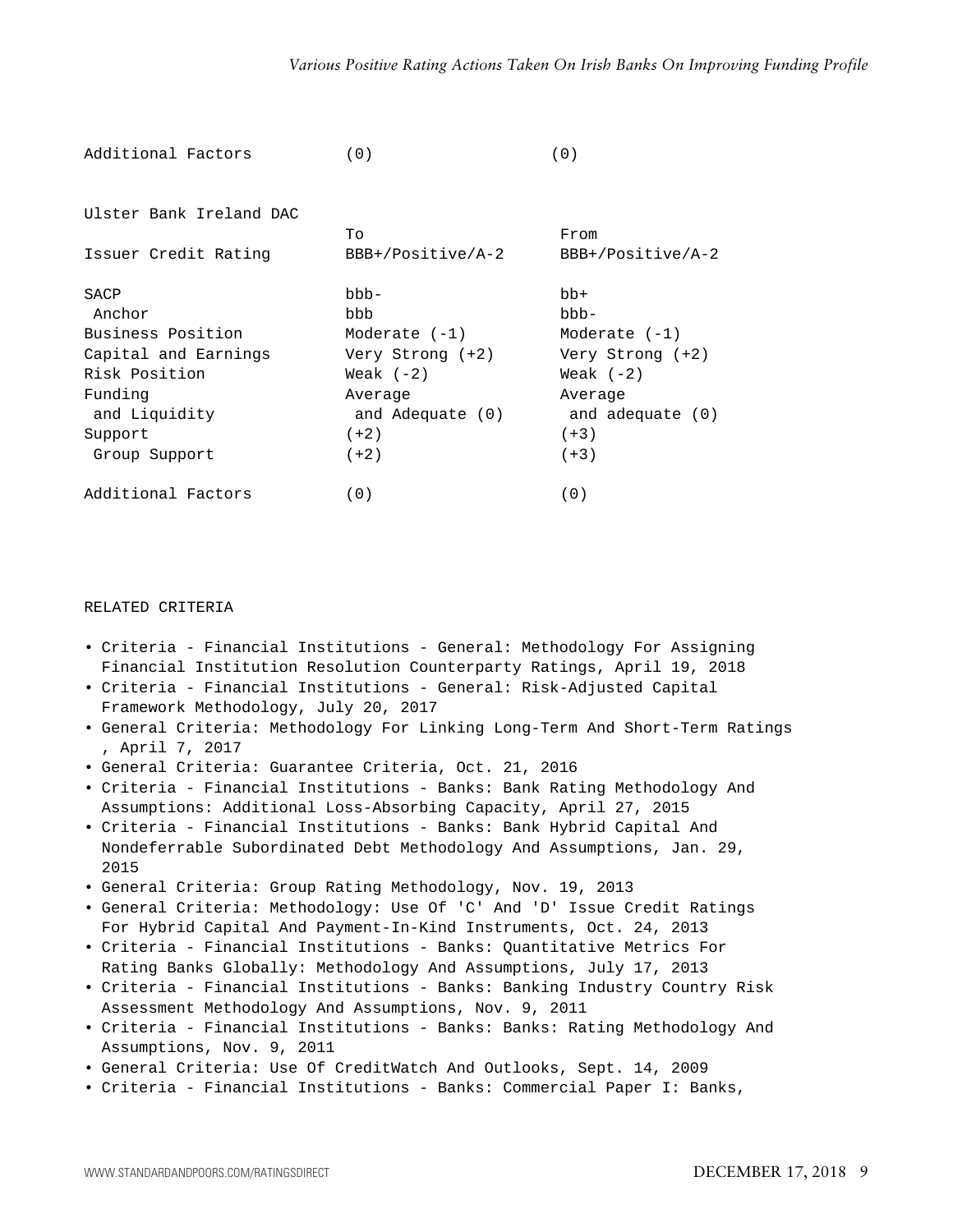March 23, 2004

RELATED RESEARCH

- Banking Industry Country Risk Assessment: Ireland, Dec. 17, 2018
- Ireland 'A+/A-1' ratings Affirmed; Outlook Remains Stable, Nov. 30, 2018

Ratings List

| Upgraded                                                      | To                                 | From                              |
|---------------------------------------------------------------|------------------------------------|-----------------------------------|
| AIB Group PLC                                                 |                                    |                                   |
| Issuer Credit Rating                                          | BBB-/Stable/A-3                    | BB+/Positive/B                    |
| Allied Irish Banks PLC<br>Issuer Credit Rating<br>RCR         | BBB+/Stable/A-2<br>$A-/--/A-2$     | BBB/Positive/A-2<br>$BBB+/--/A-2$ |
| AIB Group (U.K.) PLC<br>Issuer Credit Rating<br><b>RCR</b>    | BBB/Stable/A-2<br>$BBB+/--/A-2$    | BBB-/Positive/A-3<br>$BBB/--/A-2$ |
| KBC Bank Ireland PLC                                          |                                    |                                   |
| Issuer Credit Rating<br><b>RCR</b>                            | BBB/Stable/A-2<br>$BBB+/--/A-2$    | BBB-/Positive/A-3<br>$BBB/--/A-2$ |
| Permanent TSB Group Holdings PLC                              |                                    |                                   |
| Issuer Credit Rating                                          | BB-/Stable/B                       | B+/Positive/B                     |
| Permanent TSB PLC<br>Issuer Credit Rating<br><b>RCR</b>       | $BB+/Stable/B$<br>$BBB/--/A-2$     | BB/Positive/B<br>$BBB-/--/A-3$    |
| Ratings Affirmed                                              |                                    |                                   |
| Bank of Ireland Group PLC<br>Issuer Credit Rating             | $BBB-/Positive/A-3$                |                                   |
| Bank of Ireland<br>Issuer Credit Rating<br><b>RCR</b>         | $BBB+/Positive/A-2$<br>$A-/--/A-2$ |                                   |
| Ulster Bank Ireland DAC<br>Issuer Credit Rating<br><b>RCR</b> | BBB+/Positive/A-2<br>$A-/--/A-2$   |                                   |

RCR--Resolution counterparty rating.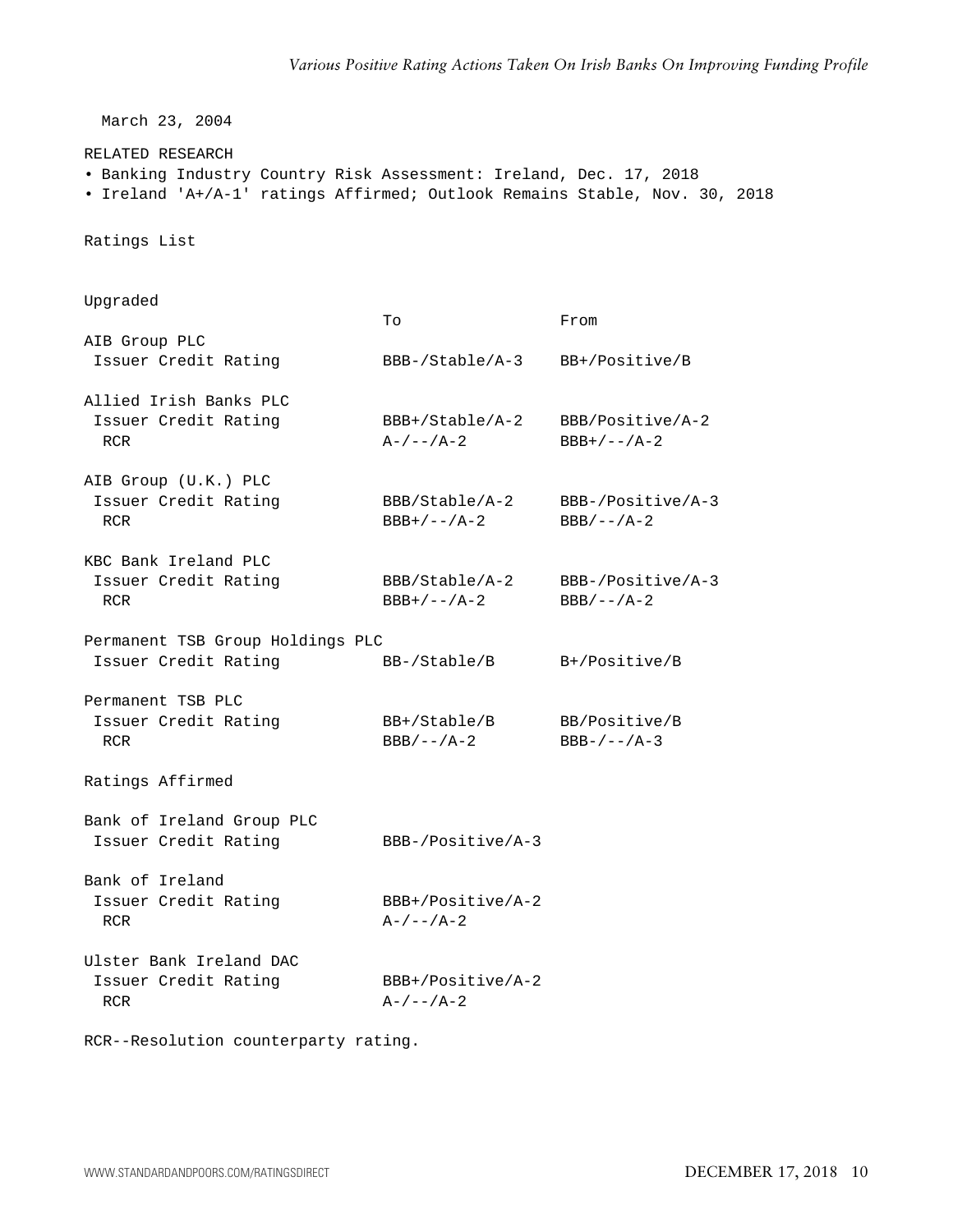Certain terms used in this report, particularly certain adjectives used to express our view on rating relevant factors, have specific meanings ascribed to them in our criteria, and should therefore be read in conjunction with such criteria. Please see Ratings Criteria at www.standardandpoors.com for further information. Complete ratings information is available to subscribers of RatingsDirect at www.capitaliq.com. All ratings affected by this rating action can be found on S&P Global Ratings' public website at www.standardandpoors.com. Use the Ratings search box located in the left column. Alternatively, call one of the following S&P Global Ratings numbers: Client Support Europe (44) 20-7176-7176; London Press Office (44) 20-7176-3605; Paris (33) 1-4420-6708; Frankfurt (49) 69-33-999-225; Stockholm (46) 8-440-5914; or Moscow 7 (495) 783-4009.